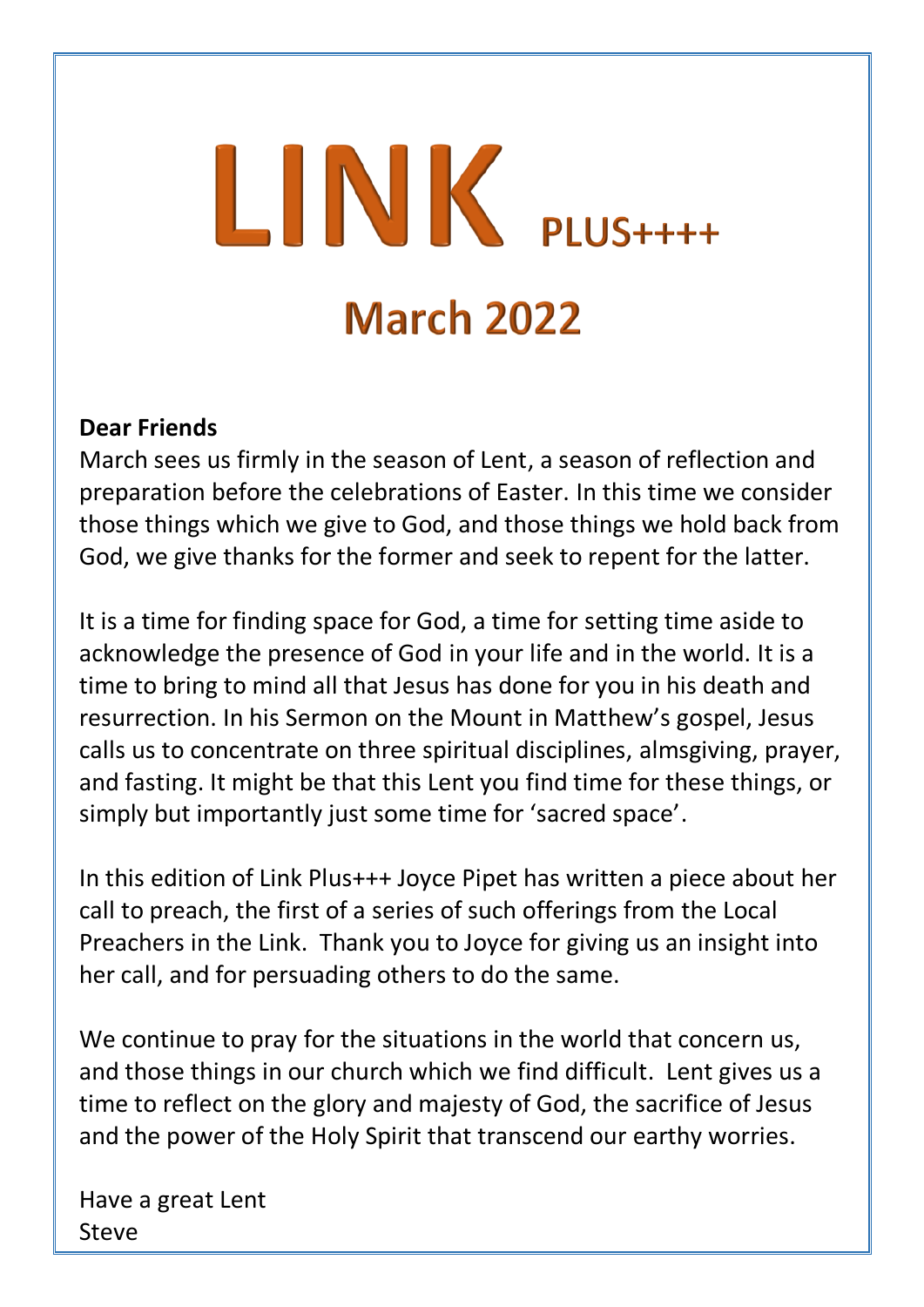#### **Brean [http://www.breanmethodistchurch.org.uk](http://www.breanmethodistchurch.org.uk/)**

What a world we live in. Four or five days of high winds, heavy rain and even both together. And immediately afterwards a beautiful sunny day warm enough to sit outside for our morning coffee. Elsewhere we've only just got rid of the worst of Covid, so it seems, than the months of tension about Ukraine erupt into the carnage we have seen n the last few days. What a world we live in. How do we deal with a character like Mr Putin? What sort of mentality does he possess? How can he claim any lasting success when you see the distress and hatred he is fermenting?

What can we do except hold a people in our hearts, not only Ukrainians but Russians too. And then give to supply their needs as we are able, give in love.

For us in Brean church, February began with a joint venture. Joyce, Stanley and I offered to fill a gap in our Plan and take morning service between us. The lectionary gave us extracts showing the call of Isaiah and then the call of the disciples. So Joyce said, what about if we talk about our call to be preachers. We had talked about this before in one way or another, and we knew that the call had been different for each one of us.

And it seems to have been a success; three or four minutes each on the call itself, then Stanley on preaching not being the only call and me on what happens next. Joyce co-ordinated the service.

So then Joyce said, now that I have finished my series on Women in Methodism, what if we offer our reflections on our calling as preachers, to our Link magazine Editor; perhaps other preachers in the Link will join with us and make their contributions also. The series starts in this edition.

On Saturday 12th February we held our Beetles and Bangers evening and were glad to see a goodly number joining in. Not as many as before Covid but still a satisfying turnout. The Beetles section was a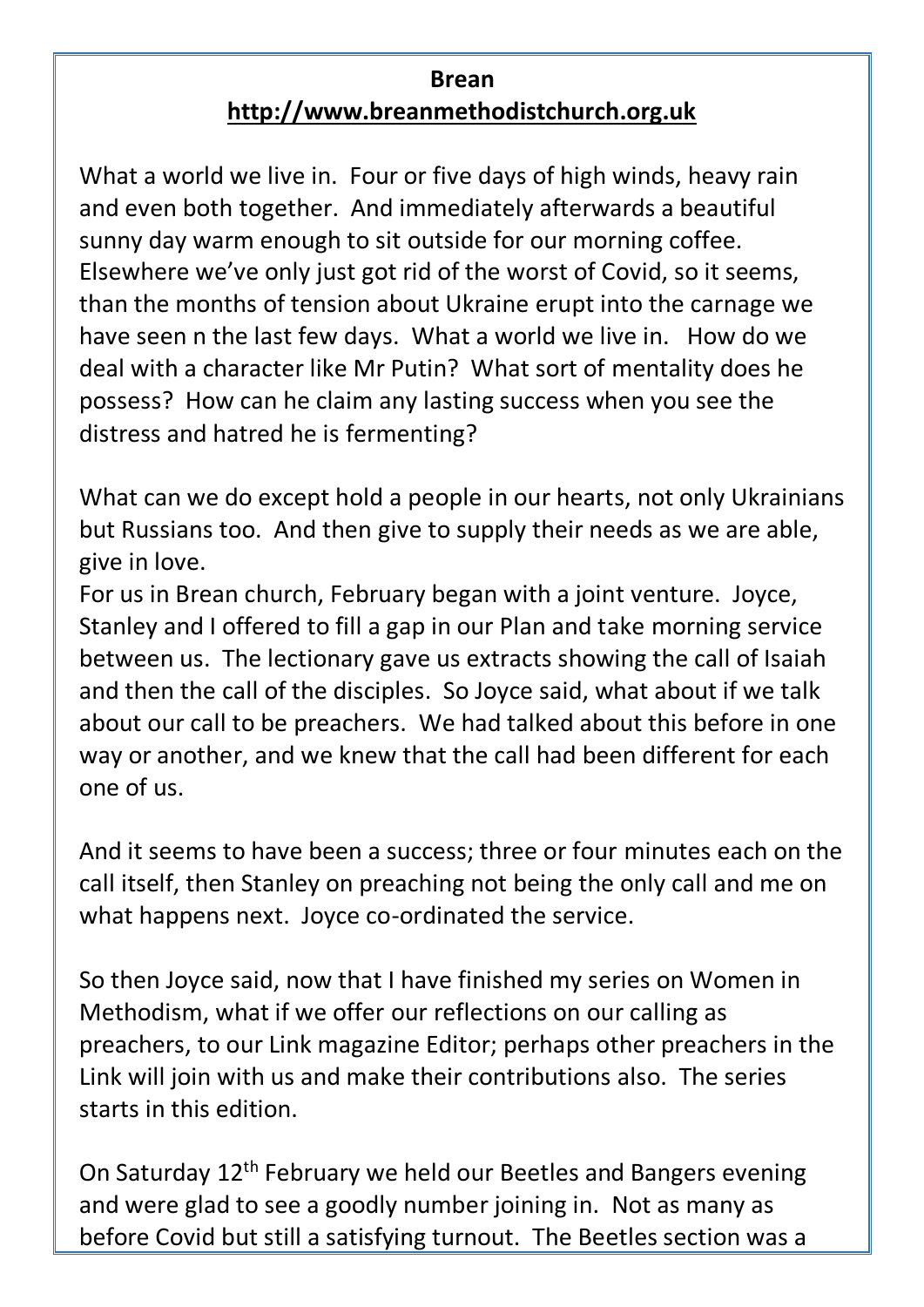great hoot, not only for the fun of the games themselves but because some players found moving between tables after each round rather more complicated than intended. The chaos all added to the entertainment. Thanks to all who made the evening such a pleasure.

We had our usual joint service with friends from St Bridget's on the second Sunday, this time in our church and then, on the third, a very satisfying joint service with fellow congregations from East Brent, where the service was held, and Brent Knoll; and with friends from West Huntspill too after power cuts caused by the storms forced them to close their church for worship.

There are big decisions to be made over the next few weeks as we talked together on the new arrangements for churches within Methodism that have been imposed upon us. It inspired a lengthy discussion at our Church Council and will be the subject of debate at a Link meeting on Thursday 4th March.

It led to a late lunch after our Church Council following worship on 27<sup>th</sup> February. It was a full agenda. We noted with concern, the problems that the circuit faced many of them not caused by Covid, but not helped by it either. Yet we were positive about our own church. We were happy that two of our regulars have opted to become members and will be received at our Easter service; we confirmed our open air service as 28<sup>th</sup> August but moved the time an hour forward, to 3pm before our worship area starts to become shaded and we confirmed Harvest Festival as 9th October. We noted that we had lost some tiles during the recent storms and that dampness had appeared on areas of our internal wall, all of which need attention. And we talked about installing a cycle rack in the car park and of extending our audio visual facilities.

March is the month of (Women's) World Day of Prayer. No service in Link churches I think but some of our ladies intend to go out to Mark C of E (2.30pm on  $4<sup>th</sup>$  March).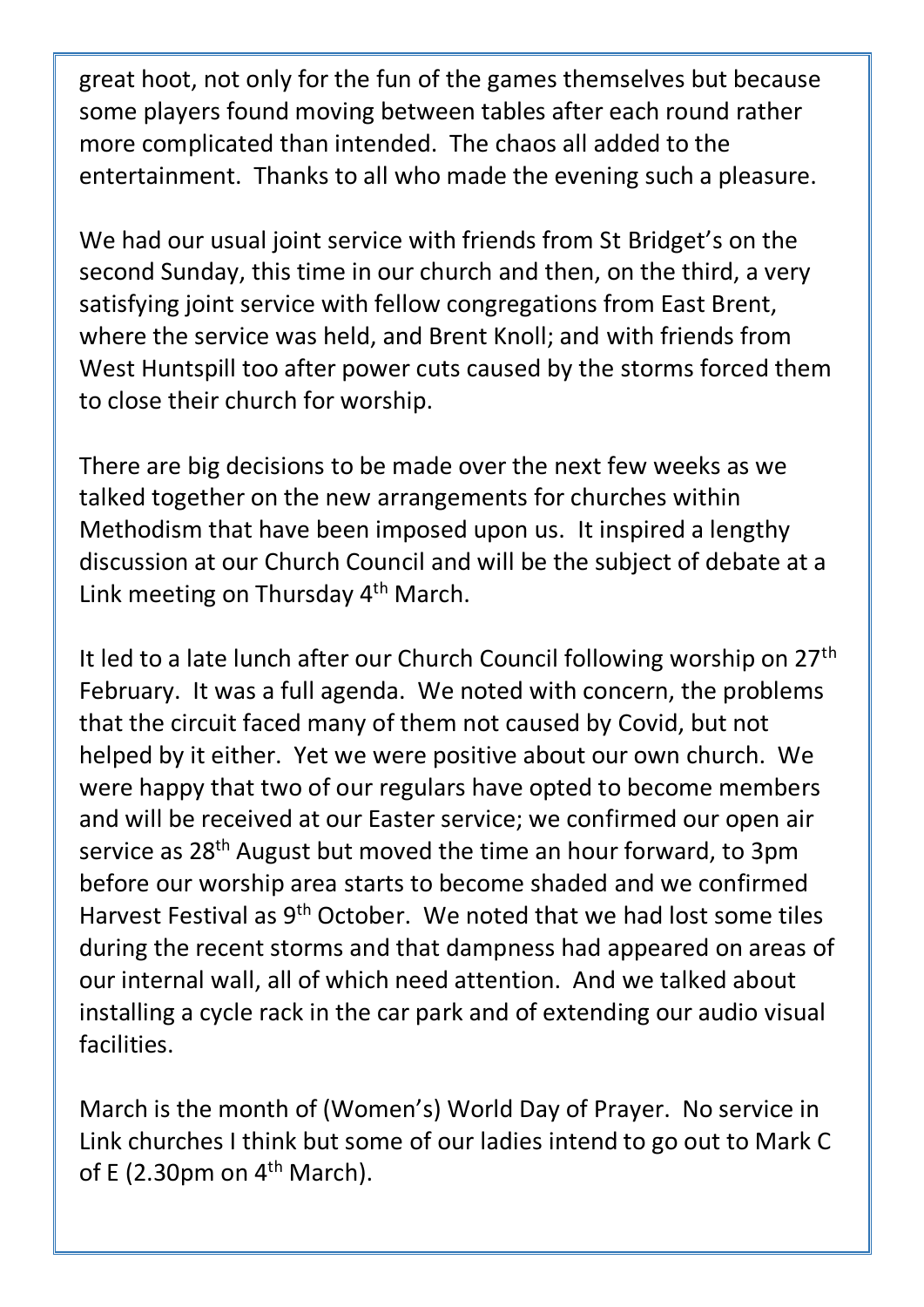By then it will be Lent. From  $9<sup>th</sup>$  March, some of us will be joining the Zoom group on a Lenten course based on St Winefride. I am sure that our minister will welcome anyone wanting to join us.

Our services in March will be at the usual time except for the 13<sup>th</sup> when we join with our St Bridget's friends for worship at 9am. And now that it is getting just that little bit warmer, what about stopping by for a coffee, every Monday morning from 10.30. All welcome.

The February meeting of the Arts Society to which Judy and I belong heard a lecture on the development of the harp and the lady lecturer brought along various instruments to demonstrate its history. It was good to imagine David playing the instrument all those many years ago. Our next meeting, on  $2^{nd}$  March, also has a church theme, when the lecturer will speak about how cathedral building developed through the Medieval period.

Harvey Allen

#### **Burnham**

Hello! As this is my first time of writing the Link here is a brief word of introduction.

My name is Jackie Clark and I moved to Burnham, with my husband Martin, three and a half years ago, from Birmingham. Back there I was an Anglican but everyone at the Methodist Church in Burnham made us [and my Guide Dog Katy] so welcome we ended up staying. Towards the end of last year I became a Steward, so it has been a real learning curve. I am so grateful for the patience and kindness of my fellow stewards and church members, for all their support and friendship they have shown us as it has helped enormously.

March is one of my favourite months as it is a time of renewal and new beginnings. This year that fact seems to be more relevant than ever. Not only can we see regrowth and rebirth around us in nature but also in our church. It has been a joy to see members returning to worship in person after so many months of lockdown and restrictions. Here we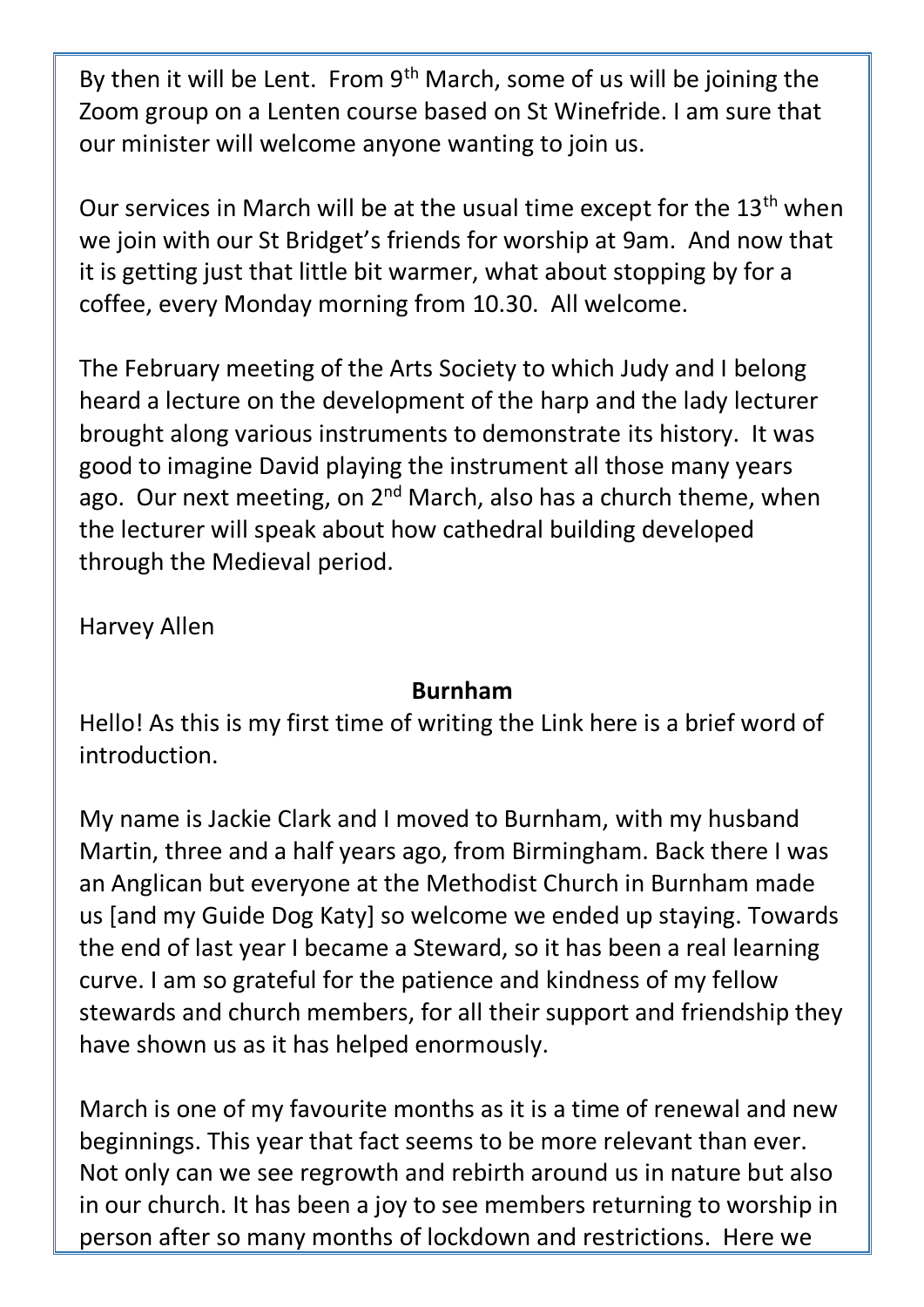are looking ahead with our focus groups, to move us forward into the future. It is both challenging and exciting as we try to ensure the right way ahead for all our Fellowship.

At this time I pray we will all find hope and optimism for the way ahead, whatever that may be. Jackie Clark.

#### **East Brent**

At East Brent we are almost back to normal. Our Sunday worship has been well attended by the members whenever it was permissible during 'Lockdown'.

Worship comes first and then we have our weekly discussion. This includes any church business that needs attention, and tales about local matters – at the moment such as housing plans of new builders, and how many people to expect from new houses – and general discussion about all sorts of things. Coffee has become a time of closer bonding between us.

Today we were privileged to host the Link Service. A goodly company we were because we were joined by some of West Huntspill's congregation – Janet and her family celebrating Janet's birthday. West Huntspill had closed because of the loss of electricity due to the storm.

After this, we at East Brent held our Church Council. Business, of course, centred around the subject of 12 members. I expect we will pray and ponder about this for some time to come. All our officers were duly thanked and re-elected, and dates decided up to Christmas 2022. We remembered John, whose wife June is in hospital at this time and hope she will recover.

We journey on in the hope for the future, not knowing what the outcome might be. So keep safe and take care everyone. God bless. Evelyn Tucker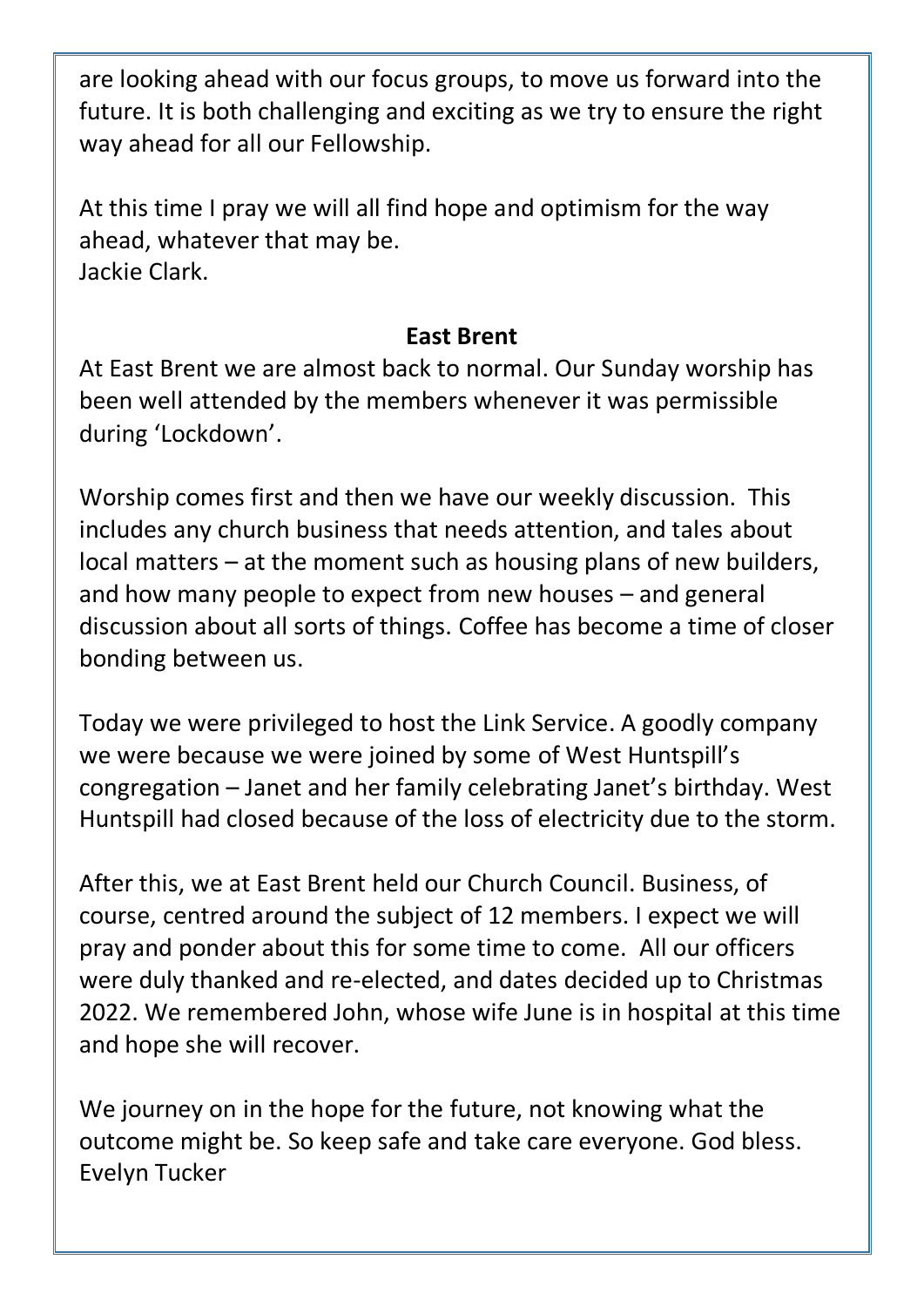## $PI  $US +++$$ **POEMS, PRAYERS and OTHER MESSAGES**

#### **Prayer for peace in Ukraine**

(from the Methodist Church website)

Holy and Gracious God

We pray for the people of Ukraine and the people of Russia; for their countries and their leaders.

We pray for all those who are afraid; that your everlasting arms hold them in this time of great fear.

We pray for all those who have the power over life and death; that they will choose for all people life, and life in all its fullness.

We pray for those who choose war; that they will remember that you direct your people to turn our swords into ploughshares and seek for peace.

We pray for leaders on the world stage; that they are inspired by the wisdom and courage of Christ. Above all, Lord, today we pray for peace for Ukraine. And we ask this in the name of your blessed Son. Lord have mercy. Amen

### **Circuit Administrator**

Please note that Beth Missen from Milton is now in place as our new Circuit Administrator. The email address remains the same circuitadmnwsmbos@gmail.com and her telephone number is 01934 413664

Please update your records accordingly. Steve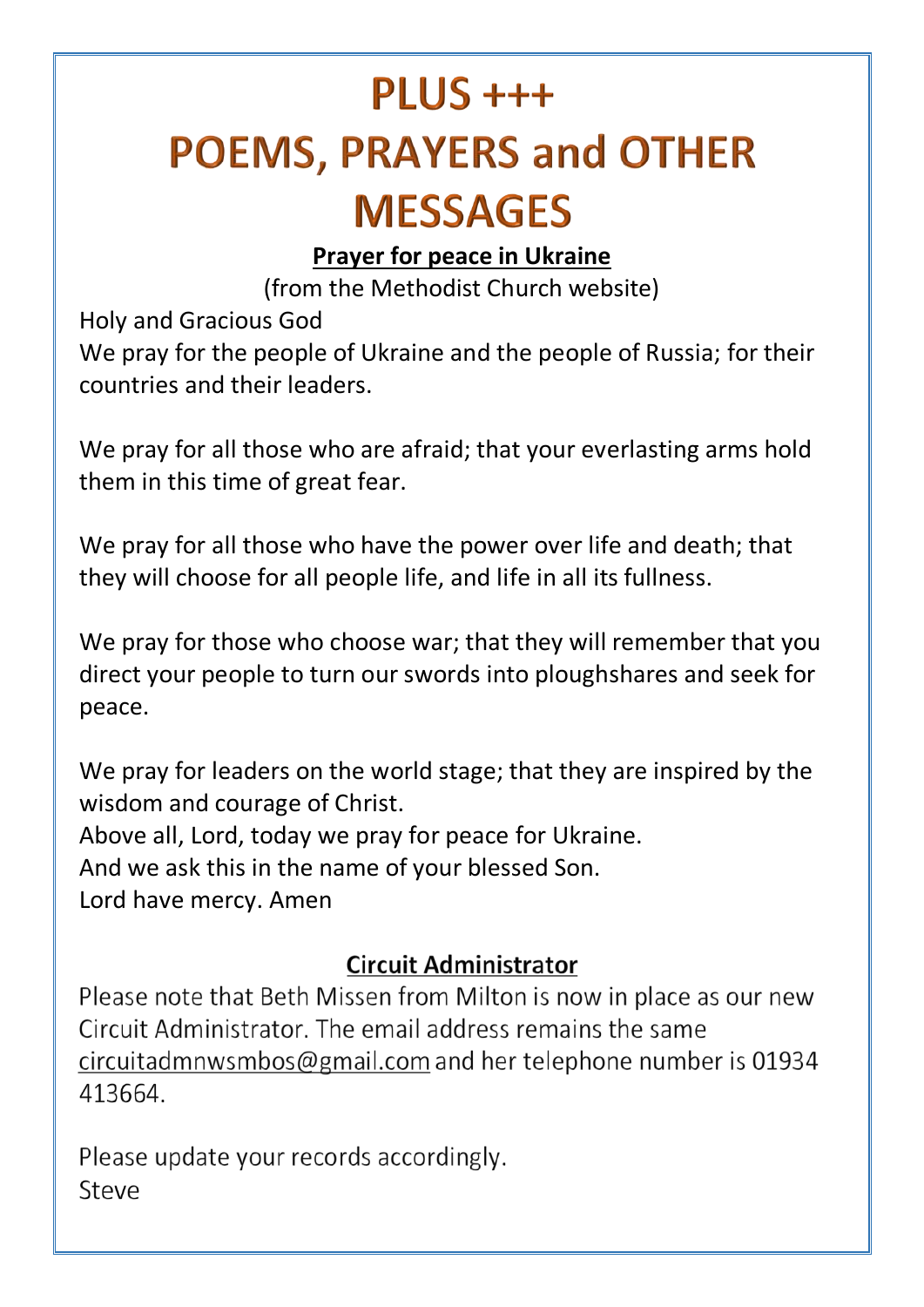#### **Spring District Representative Synod**

We are hosting the District Representative Synod at St Andrew's, Bournville on Saturday 2nd April.

Synod comes to our Circuit once every 7 years, and we want to ensure that we provide a good welcome. We need volunteers to help with car parking, serving refreshments, soup & cake making. If you can help, please speak to Rev Steve or a Circuit Steward, or simply pass you name to Beth Missen.

#### **Lent Activities**

Poems for Lent: 40-day challenge

Written by Kim Payne and recommended by Janet Widdess, this book can be purchased at Amazon using the following link

### [https://www.amazon.co.uk/dp/B09SP826BS/ref=cm\\_sw\\_r\\_apan\\_glt\\_i\\_](https://www.amazon.co.uk/dp/B09SP826BS/ref=cm_sw_r_apan_glt_i_ZHX1T5W4W1B7SPQ7TTSR) [ZHX1T5W4W1B7SPQ7TTSR](https://www.amazon.co.uk/dp/B09SP826BS/ref=cm_sw_r_apan_glt_i_ZHX1T5W4W1B7SPQ7TTSR)

#### Lent Knitalong

Victoria Methodist Church in Bristol are hosting their third Lent Knitalong and are excited to be joined this year by knitters all around the UK (and some further afield!) Participants will receive weekly emails split into daily segments, each containing a daily reflection and a couple of rows of knitting pattern (or knitting 'clues'). The exact design of the knitting pattern is a surprise, but knitters will create a cushion cover which can be sewn up on Easter day. The daily reflections and meditations have very kindly been written by Ministers, Local Preachers and Worship Leaders in the Bristol area and beyond.

An email has already been sent to Link members but if you missed it, please contact Joyce Pipet.

#### Lent Course

Our zoom Bible Study group are following the Lent course from Churches Together in Britain and Ireland (CTBI). If you would like to join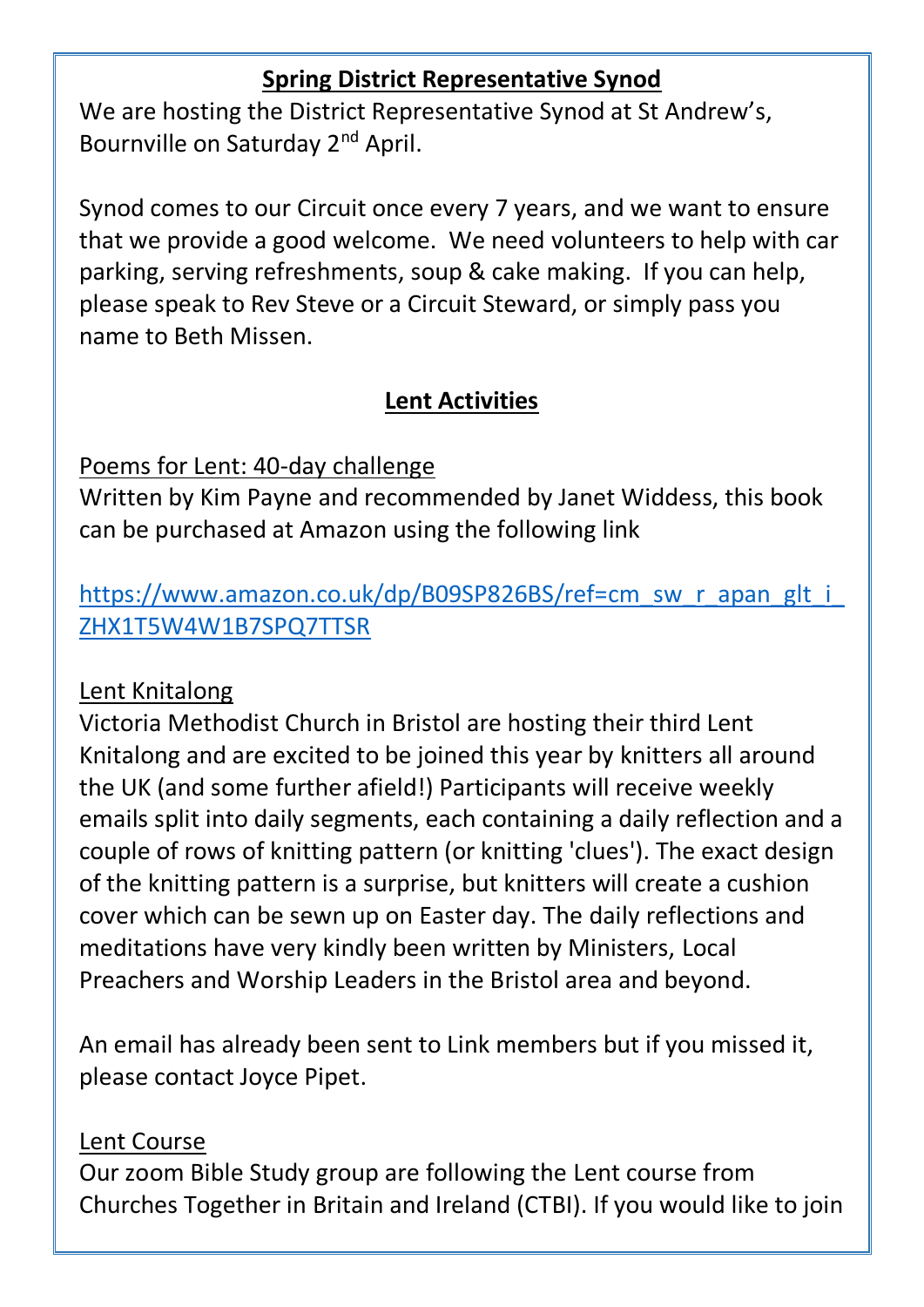in (even if you are unable to join the zoom, the link to the material which is free and downloadable is:

[Lent study 2022 \(ctbi.org.uk\)](https://ctbi.org.uk/lent-study-2022/)

Steve



### **My call to preach**

If you looked at the circuit plan when I was growing up in Guernsey, you would have found only one woman's name – that of a retired deaconess.

As a result, the unspoken implication was that preaching was not a calling for women?

However looking back, there were experiences I gained that in hindsight prepared me for when I was challenged about such a calling. There was an annual Sunday School Anniversary where we were all expected to learn, and recite our pieces in a church about the size of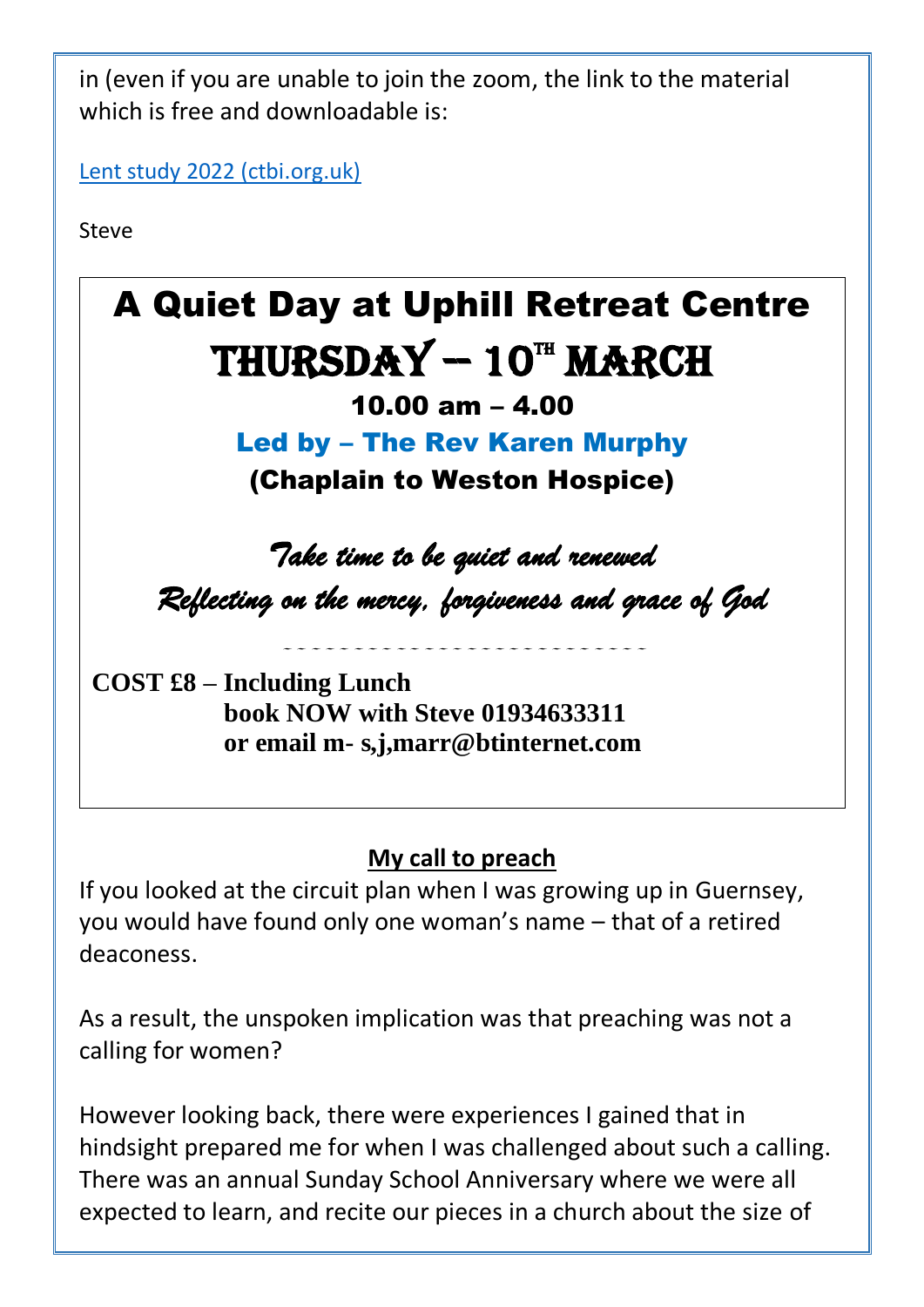Burnham – but of course with no microphones in those days! So I'd got used to facing a congregation.

But more importantly, when I got to 14 and too old for the senior section of the Sunday school, normally we'd be transferred as Sunday School teachers. But there were too many of us to do that that year, and as the youngest I was approached with a suggestion. It was that instead of Sunday school meeting in the morning before church as it had done, a new junior church was to be set up, starting in church, then going out for our own worship, and I was to organise that. I was given books of stories, told to ask members of the congregation to come in to do that part, and there was a lady who would play. But I was to put together the service each week – chose a story, a reading to go with it, the old Sunday school hymn book had responsive prayers and psalms at the back that I used. So I'd work a couple of weeks ahead – sometimes leading myself, and at other times asking others of those attending to do so. Writing it down like this makes me quite amazed at what was being asked of me! Youth Club/Youth Fellowship did the occasional service & I got roped in as well.

Then at 18 I went to Southlands College to train as a teacher. In my first year it was a women only college, and the chaplain was running a Friday night group for preachers in training and those interested. Women were training to preach! A friend I'd made during that first week was on trial as a LP, but didn't want to go alone, so persuaded me to go with her. And we had discussions, bible study and preparation for services that a group would go out to take in the circuit, but which we all had a hand in shaping.

Back in Guernsey we'd had a new minister come that September with a daughter a couple of years younger than me. We'd become friends, and I'd promised to write to tell her about College life. I suspect that this was how her dad got to know about this group, and possibly asked around the church about my Christian background, because the first Christmas I was back home, I was invited to go & have a coffee with him. We talked for a bit, then he challenged me as to what God was calling me to do. Could he put forwards my name to be given a note to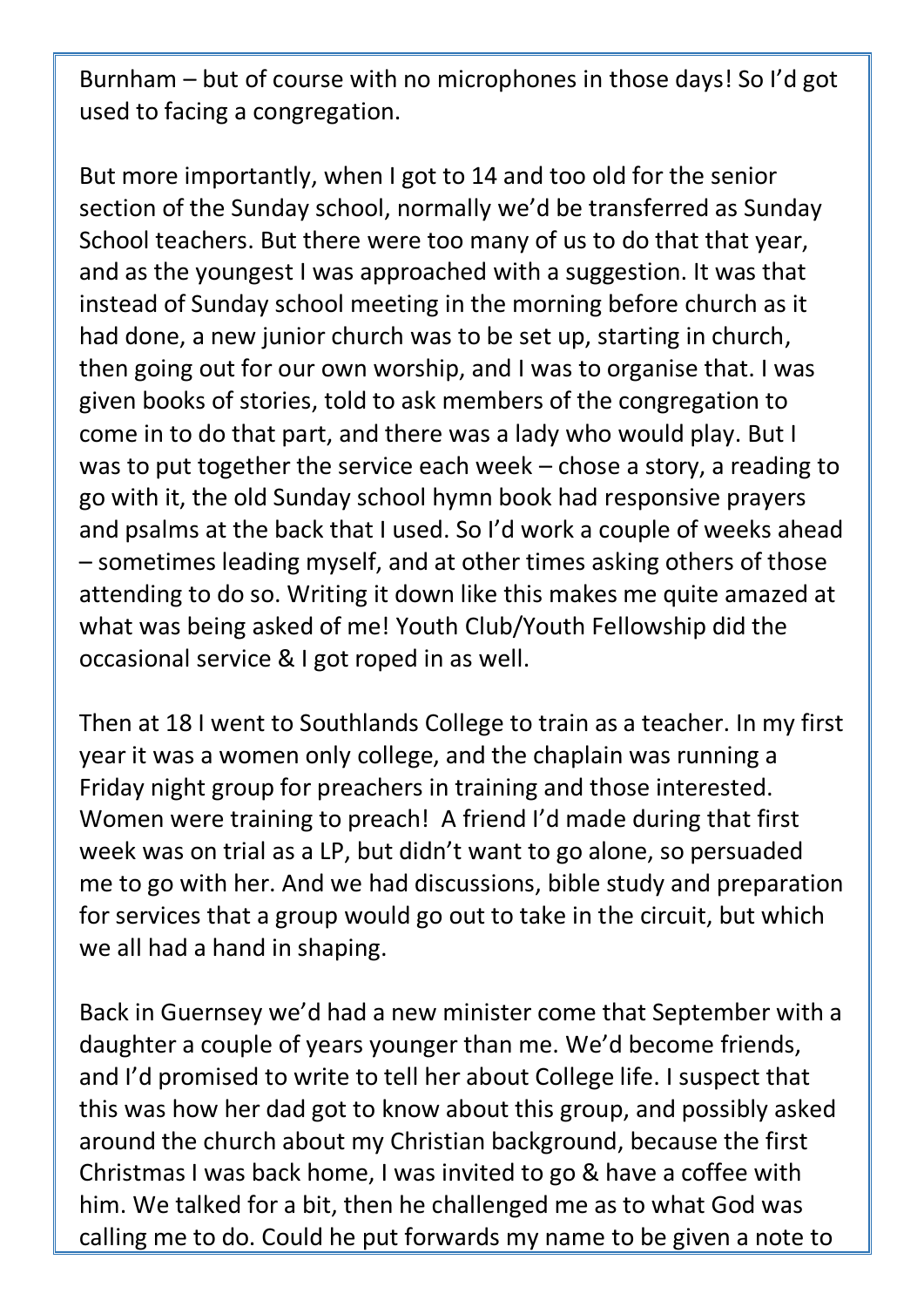preach? It felt very right to say yes to test out that call – a call that has remained with me ever since – though always presenting fresh challenges and opportunities in different times and places. Joyce Pipet

#### **Daffodils by Charles A. Heath**

With the sight of these flowers so early in this year, I have chosen this poem to herald the month of March

And now here come the daffodils, The trumpeters of spring, All tooting joy, which thrills and thrills, The while again they bring Their happiest note attuned with cheer To tell that spring is truly here.

I am always glad when daffodils Lift up their golden horn, To wake a day whose waking fills With mellowness the morn, And lures the southwinds thru the air To bear away my winter's care.

I always thought the daffodils Which rise from frigid earth Were heroines with hearts and wills To understand the worth Of holding hope thru days severe, And burst with joy when spring is here.

So blow your best, dear daffodils, I will listen full and long, To every note which ever thrills With your returning song; And when at night I rest my head, I will dream sweet dreams thus comforted.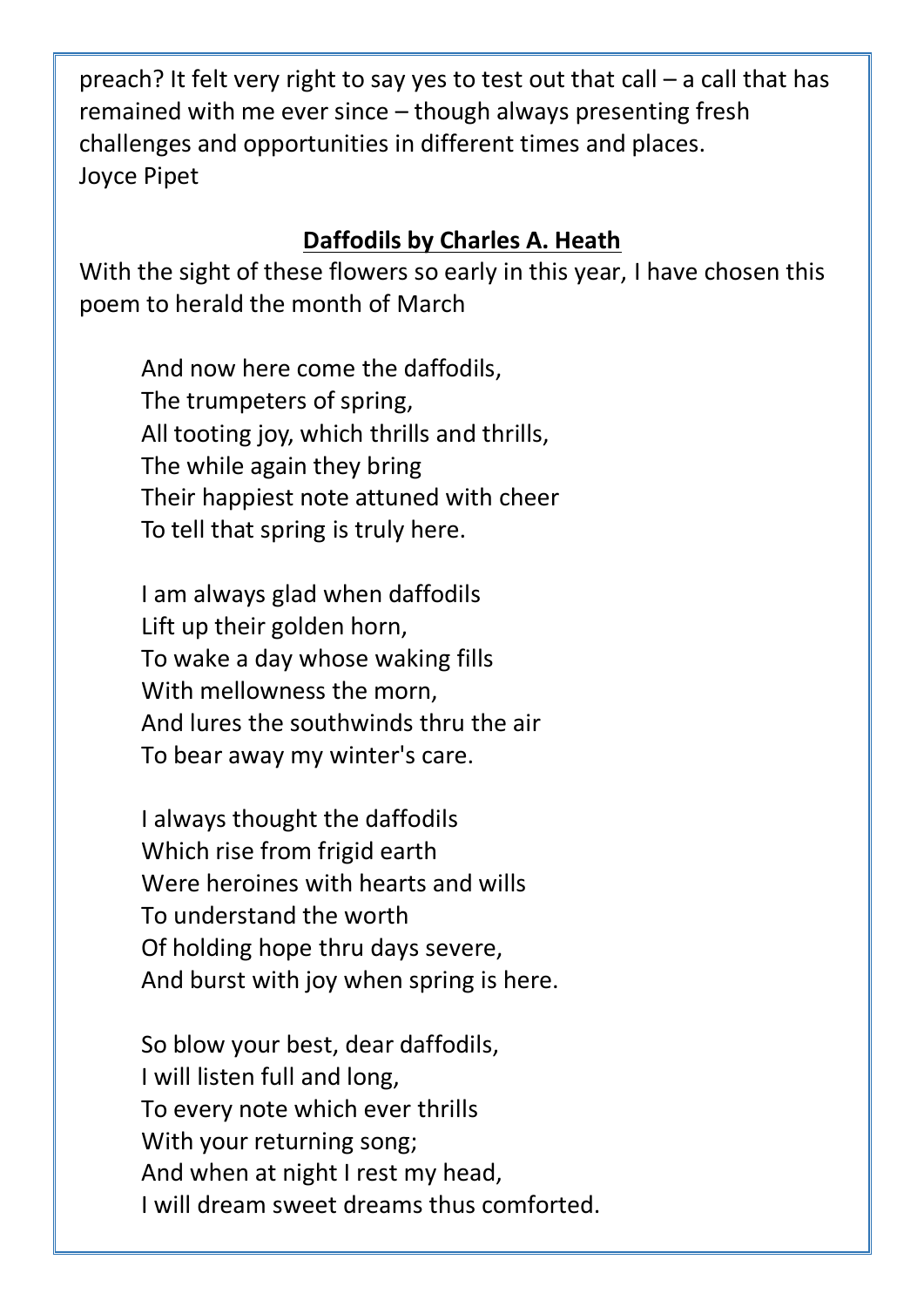(last month's poem was by Philip Larkin. Apologies for this omission) Judy Allen

## **Finally, please note the deadline for the April Link Plus is 27th March.**